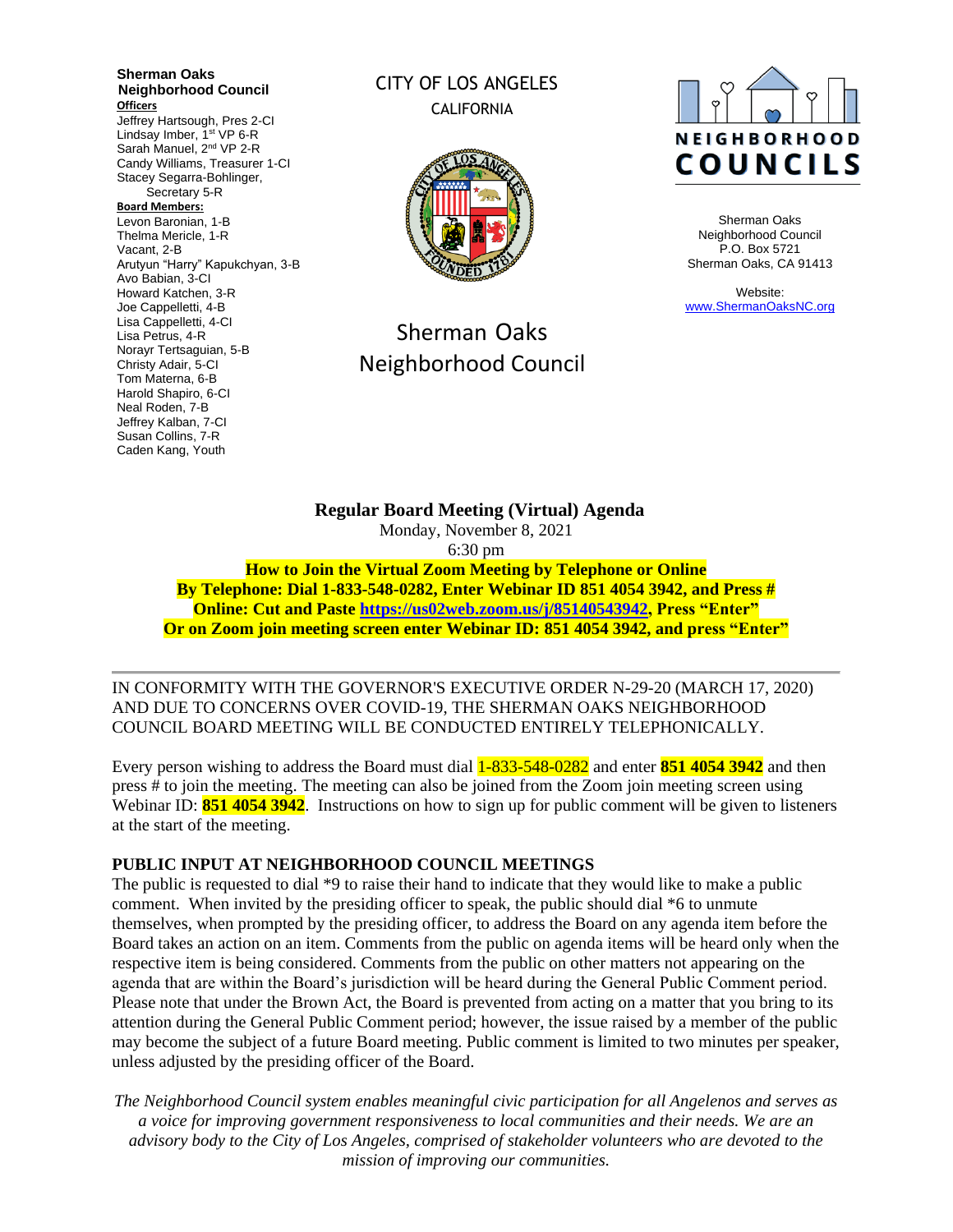## **1. Welcome, Call to Order, and Roll Call**

- a. Welcome and Call to Order by Presiding Officer
- b. Roll Call

# **2. Administrative Motions – Action Items**

- **a. SONC Board Meeting Minutes, October 11, 2021** A motion to approve the minutes of the October 11, 2021, SONC Board Meeting. [SONC Board Meeting Minutes October 11, 2021](https://www.shermanoaksnc.org/ncfiles/viewCommitteeFile/25724)
- **3. Comments by LAPD SLO's, Public Officials, and Staff**

## **4. President's Report**

- a. Movie in the Park *Hocus Pocus*, Getting back to normal? COVID Protocols, Children Vaccinations, Proof of Vaccination
- b. Redistricting Commissions Affecting Sherman Oaks City Council, LAUSD, County, State
- c. Request for Engagement and Active Participation Metro, SB9, Community Plan,
- d. Veteran's Day; Thanksgiving

# **5. Guest Speaker – Congressman Brad Sherman California Congressional District 30 Website: [Brad Sherman US Congress](https://sherman.house.gov/)**

(Schedule to speak at approximately 7:00 pm)

Following Congressman Sherman's remarks there will be a short question-andanswer session.

- **6. Committee Reports [**2-minute summary, except with motions, 10 minutes or less per motion]
	- a. Education Committee Joe Cappelletti, Chair Next Meeting: November 15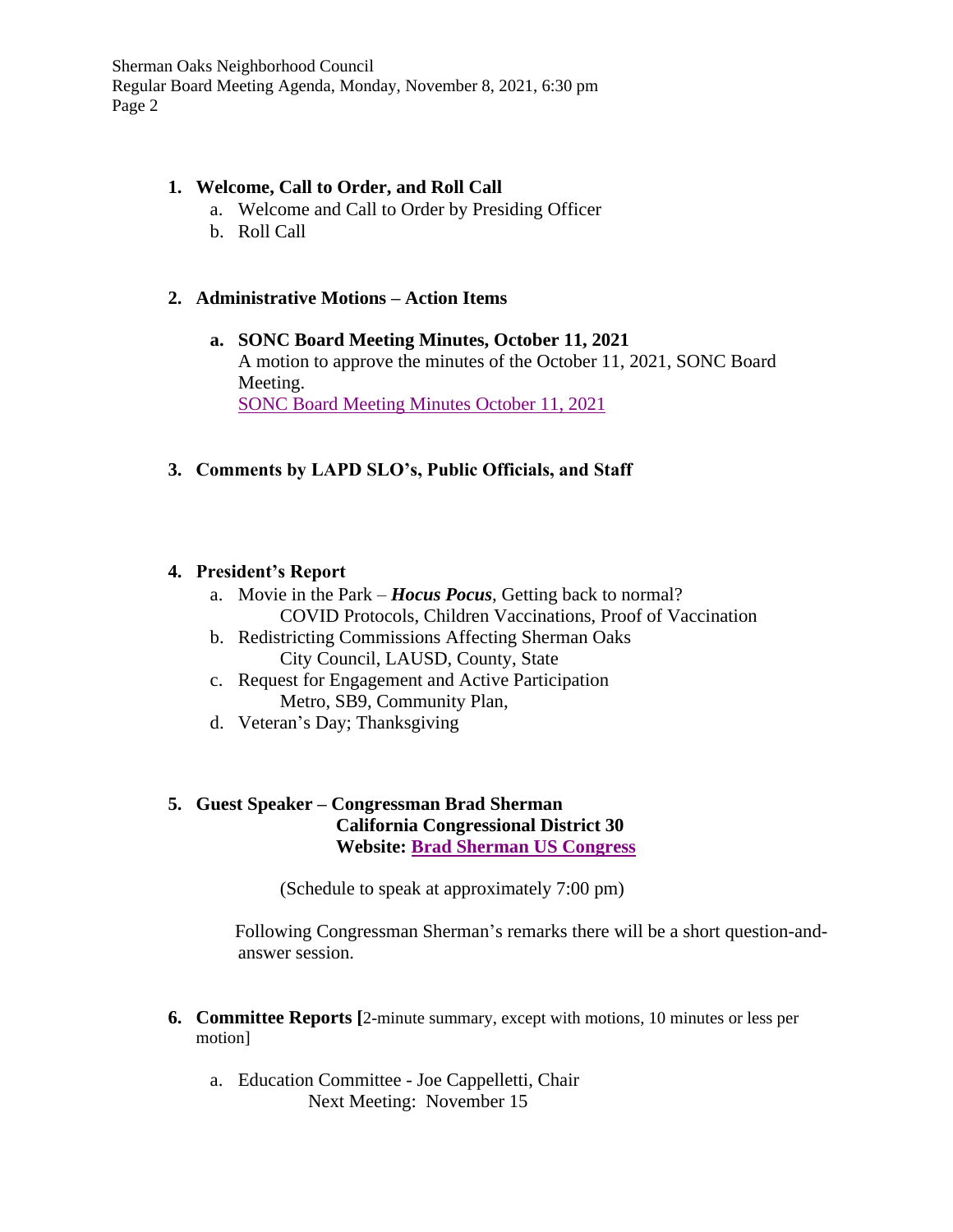### b. Government Affairs – Lindsay Imber, Chair Next Meeting: November 23

# **i.** [CF 20-0668-S7](https://cityclerk.lacity.org/lacityclerkconnect/index.cfm?fa=ccfi.viewrecord&cfnumber=20-0668-S7) **Los Angeles City Council Redistricting Commission / City of Los Angeles / Council Districts / Recommended Map [LACCRC Report](https://clkrep.lacity.org/onlinedocs/2020/20-0668-S7_misc_10-29-21.pdf)**

Motion: The Sherman Oaks Neighborhood Council (SONC) supports the K2.5 map, as amended, and presented by the LACCRC to the City Council. As provided in the K2.5 map, the critical points for Sherman Oaks are (1) that the whole of Sherman Oaks should be in a single Council District that is in the San Fernando Valley, (2) that 5 Council Districts should be wholly within the San Fernando Valley, and (3) that the 6th Council District, which would be partially in the San Fernando Valley, should represent a San Fernando Valley population that is approximately two-thirds of the Council District's total population.

*Community Impact Statements (CIS) to be filed and Letters to CD4 and others, as appropriate.*

- c. Green and Sustainability Committee Avo Babian, Chair Next Meeting: December 1
	- **i.** [CF 21-1039](https://cityclerk.lacity.org/lacityclerkconnect/index.cfm?fa=ccfi.viewrecord&cfnumber=21-1039) **Municipal Solar and Storage Program / Zero Carbon Energy / LA Sustainability Plan / Net Energy Metered / Resiliency Generation Systems / Grid Connection Systems [CF 21-1039 Motion](https://clkrep.lacity.org/onlinedocs/2021/21-1039_misc_9-21-21.pdf)**

Motion: The Sherman Oaks Neighborhood Council (SONC) supports CF 21-1039 which seeks to establish a coordinated interdepartmental process to create a sustainable year to year municipal solar and storage program, including staffing and maintenance needs.

*Community Impact Statements (CIS) to be filed and Letters to CD4 and others, as appropriate.*

- d. Outreach Committee Sarah Manuel, Chair Next Meeting: November 16
	- **i. SONC Outreach Committee request for funding in support of a Holiday Clothing Drive**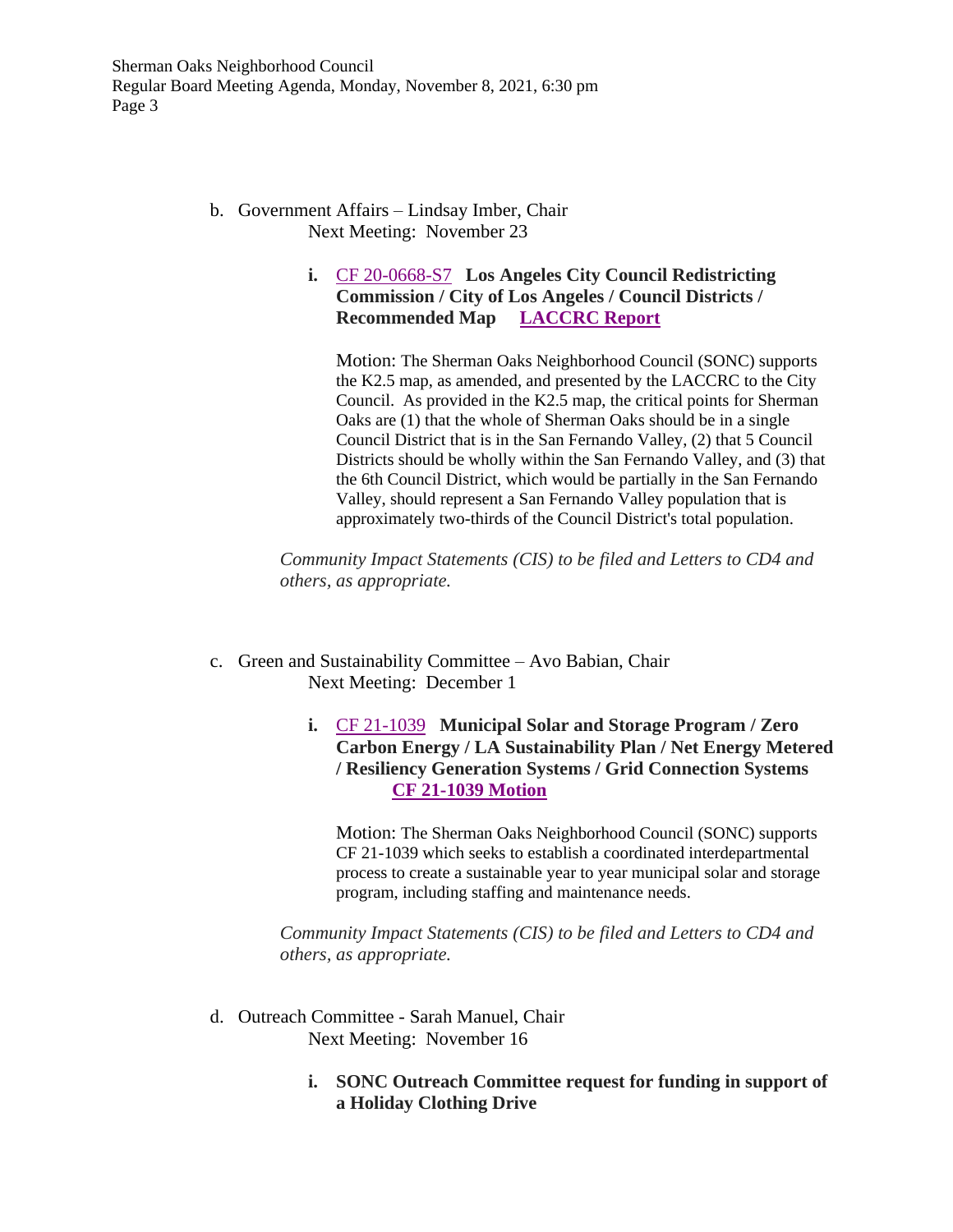> Motion: The Sherman Oaks Neighborhood Council (SONC) approves the expenditure of up to \$1,500 in support of a Holiday Clothing Drive in cooperation with Hope of the Valley and Notre Dame High School to be held in December 2021 on a date to be determined to benefit unhoused members of Sherman Oaks.

- e. Planning & Land Use Committee Jeff Kalban, Chair Next Meeting: PLUM – November 18 Vision – December 2
- f. Public Safety Committee Christy Adair, Chair Next Meeting: November 9
- g. Traffic and Transportation Committee Avo Babian, Chair Next Meeting: November 10
- h. Budget Advocates Howard Katchen, SONC Representative and Budget Advocate.

# **7. Treasurer's Report –** Candy Williams, Treasurer **Next Meeting: November 17**

- a. Treasurer's Report
- b. A motion to approve the Sherman Oaks Neighborhood Council's (SONC) Monthly Expenditure Report (MER) for the period ending September 30, 2021. [SONC Monthly Expenditure Report](https://www.shermanoaksnc.org/ncfiles/viewCommitteeFile/25726) (MER) – September 30, 2021

## **8. Public Comment**

Comments by the public on non-agenda items within SONC's jurisdiction.

- **9. Announcements by SONC Board members**
- **10. Adjournment**